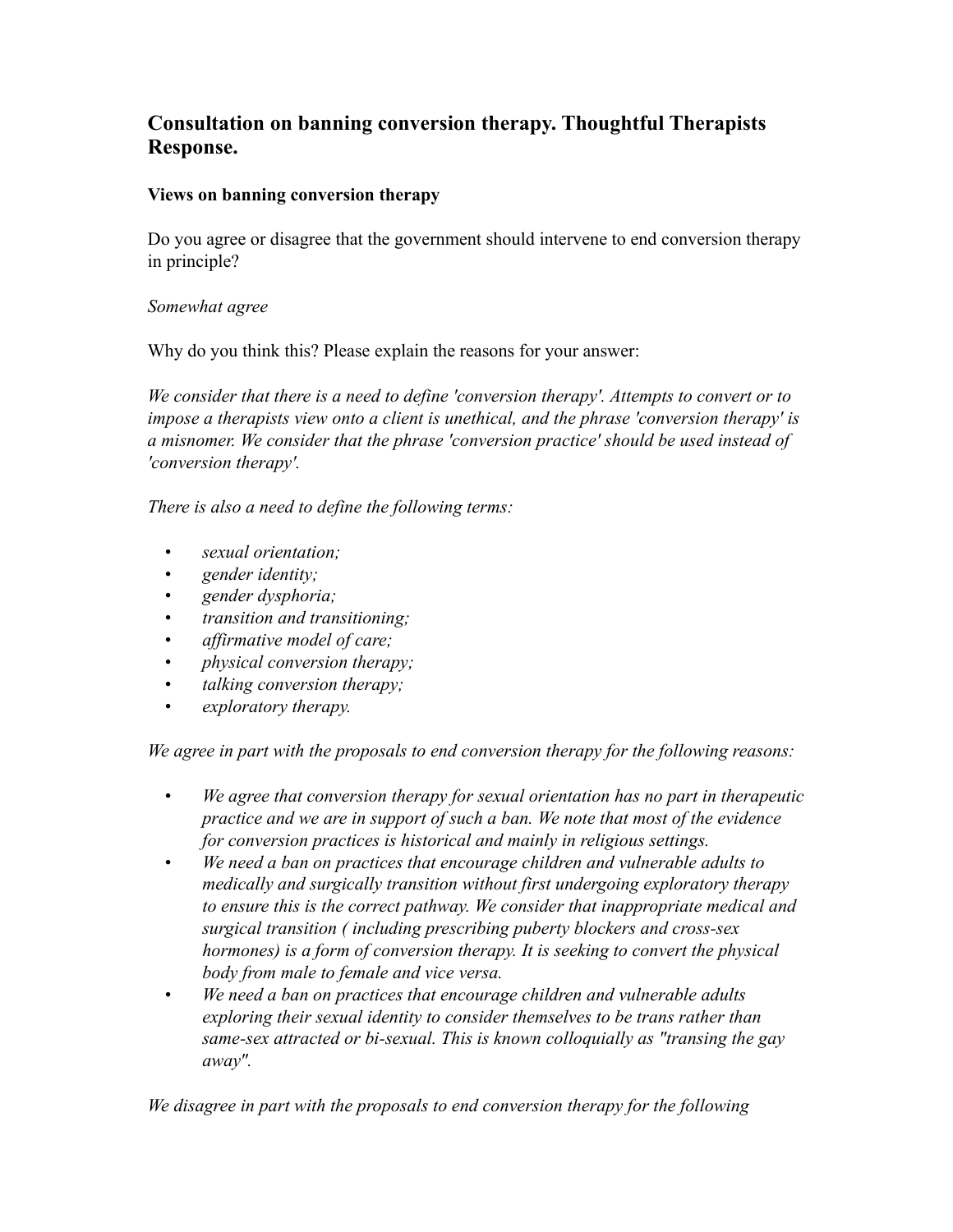#### *reasons:*

- *We are concerned with the inclusion of gender identity in the ban. Sexual orientation and gender identity are two very different things. Many people believe in the existence of gender identity with no issues. The problems arise when a person feels strongly that their inner identity does not match their physical body. In this case, the person needs space to explore their identity and to understand the underlying reasons for their distress. Relieving the distress may include medical and surgical transition but, in many cases, the appropriate way forward is to reconcile the inner feelings with the physical body.*
- *Our concern is that by classing exploratory therapies that seek to foster understanding and reconciliation between the mind and the body as conversion therapy, children and vulnerable adults will be sent down a pathway (transition) that is not appropriate.*

*We suggest the proposals and legislation should include the following points:*

- *Ensure the therapeutic space to allow children and vulnerable adults to explore their sexuality and gender identity is explicitly permitted.*
- *Exclude exploratory therapy from any definition of conversion therapy. We see no attempt in the proposals to properly define and protect exploratory therapy for children and vulnerable adults.*
- *Explicitly state that assisting a person to reconcile their inner identities with their bodies is not conversion therapy;*
- *The legislation must acknowledge that any therapeutic approach founded only in the 'affirmation only' or the 'affirmation towards transitioning' models is considered to be conversion therapy;*
- *Gender dysphoria must be treated in the same manner as any other health condition. A diagnosis of gender dysphoria must be a precondition before the medical or surgical pathway can be followed.*

### **Targeting physical conversion therapy**

To what extent do you support, or not support, the Governments proposal for addressing physical acts of conversion therapy?

#### *Support*

Why do you think this? Please explain the reasons for your answer*:*

*Without a definition of physical conversion therapy, we consider this to mean practices that involve physical actions such as hitting, applying electric shocks, dousing with ice water, starvation, exorcism etc. These are all practices that have been reported, usually in a religious context and are currently unlawful.*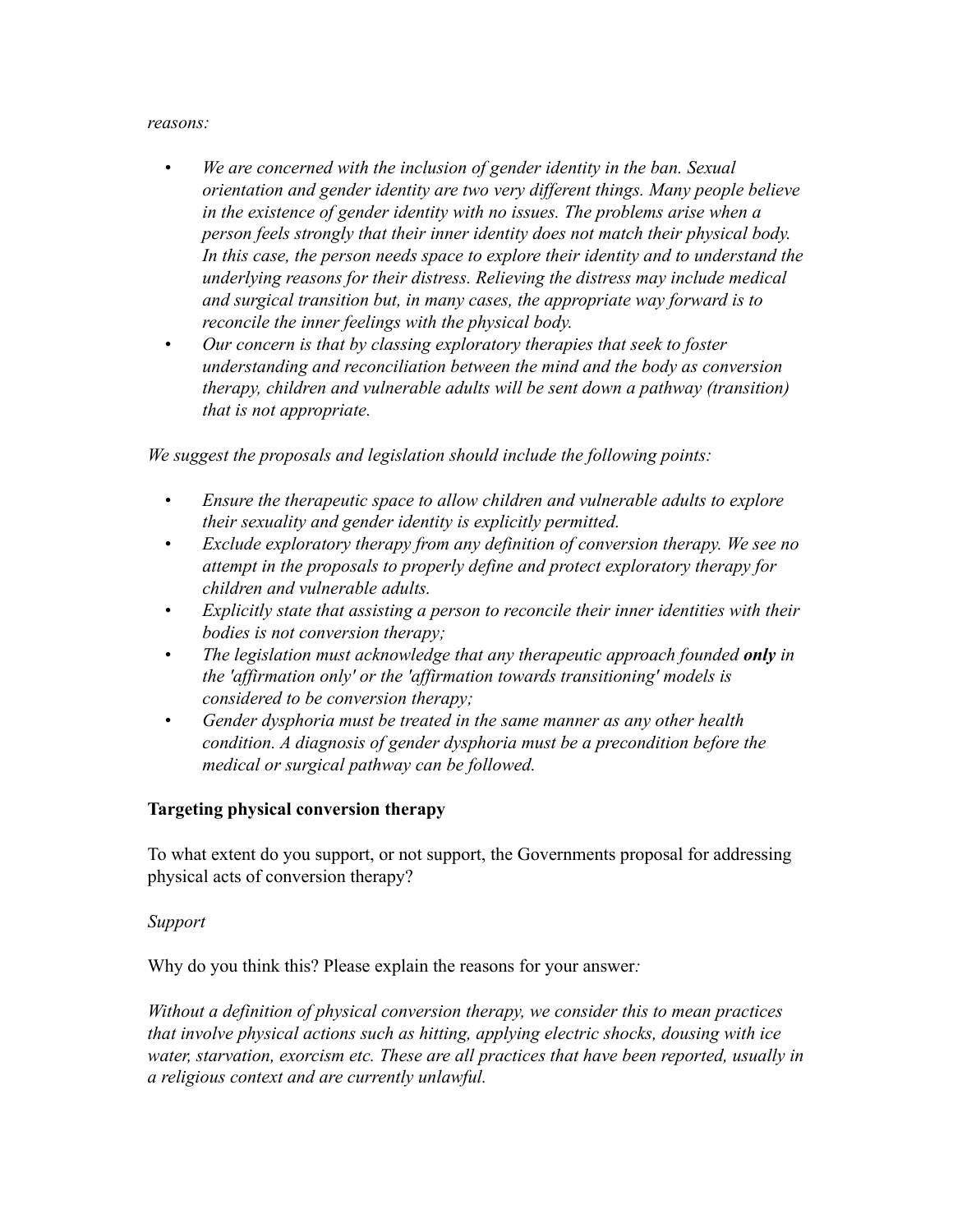*We note that the proposals do not create a new offence as such. The intention of the proposals is to have physical acts of conversion therapy considered as an aggravating factor in a case for assault. We fully support the proposals in this context.*

*We would like the GEO to consider that prescribing hormones and carrying out surgery on children and vulnerable adults suffering from gender dysphoria constitutes physical conversion therapy. As stated above, we consider that encouraging children and vulnerable adults to pursue the transition pathway (hormones and surgery) without being offered exploratory therapy and the chance to reconcile their inner distress with their physical bodies to be a form of conversion therapy.*

### **Targeting talking conversion therapy**

The Government considers that delivering talking therapy with the intention of changing a person's sexual orientation or changing them from being transgender or to being transgender either to someone who is under 18, or to someone who is 18 or over and who has not consented or lacks the capacity to do so should be considered a criminal offence. The consultation document describes proposals to introduce new criminal law that will capture this. How far do you agree or disagree with this?

*Somewhat agree* How far do you agree or disagree with the penalties being proposed?

*Neither agree nor disagree*

Do you think the proposals miss anything?

### *Yes*

If yes, can you tell us what you think we have missed? Please explain the reasons for your answer*:*

*The proposals do not define conversion therapy and there is a very real danger that, unless the ban is carefully worded, exploratory therapy will be considered to be conversion therapy and fall within the remit of the proposed ban. If this were to happen, we could see therapists carrying out exploratory therapy being accused of conversion therapy and being placed in prison. We consider this to be a regressive and pernicious idea.* 

*We are also concerned about the emphasis on those who are questioning as opposed to those who are insistent about their gender identity and the need to transition. The proposals refer to "those who may be questioning". As clinicians, it is our experience that many children have spent many hours online self-diagnosing and being affirmed by online groups. These children and teenagers come to the therapy room convinced they are trans and not their birth sex. This means that they are not "questioning" and a*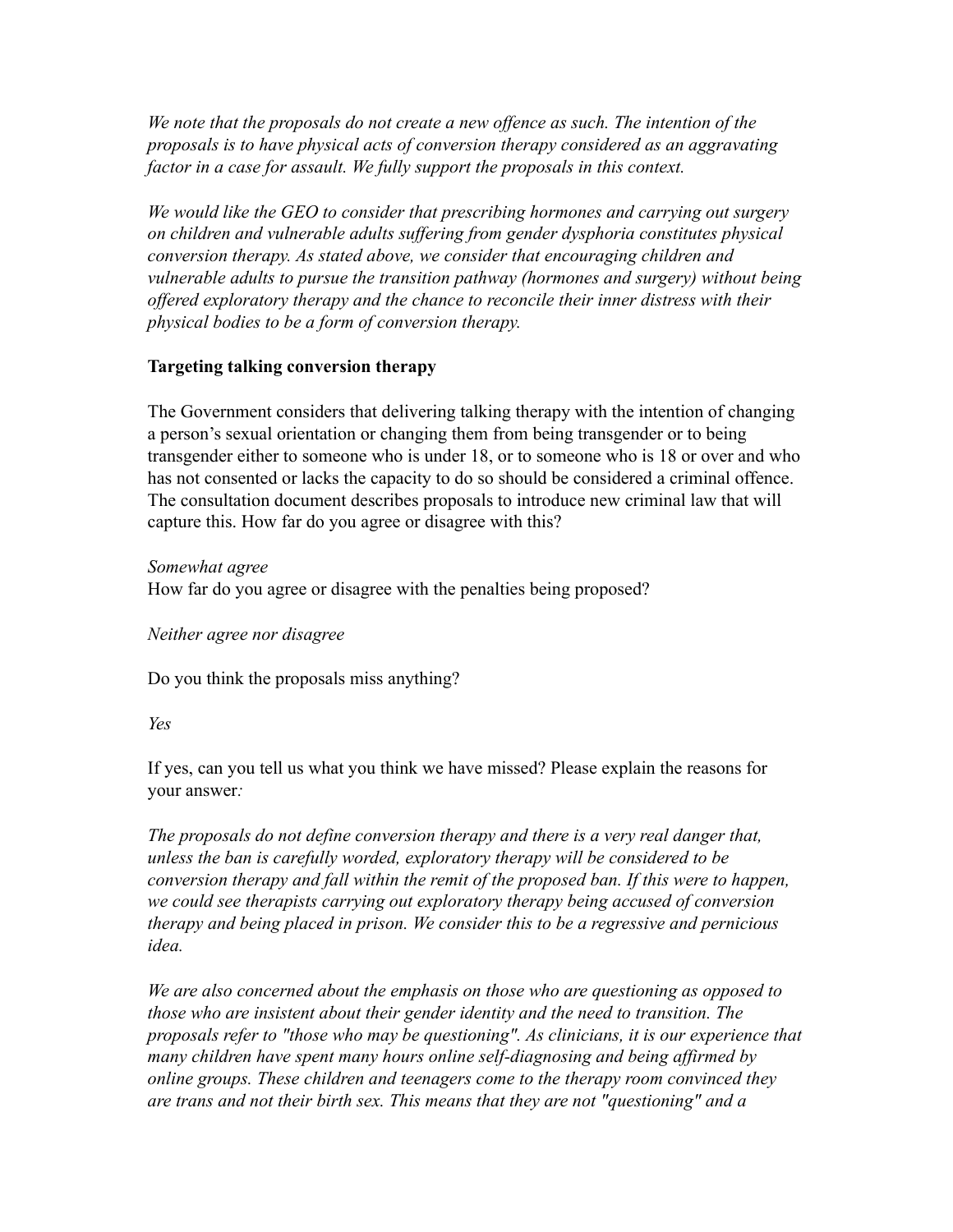*reliance on the phrase "those who may be questioning" would prevent therapists from adopting an open exploratory approach for fear of being accused of conversion therapy. The caveat of "questioning" is used by the signatories to the Memorandum of Understanding on Conversion Therapy (MoU) to promote the affirmative model as the only model that may be used by therapists when dealing with children who are insistent that their gender identity is at odds with their birth sex, and are distressed as a result.*

*We suggest that the proposal should be reworded (suggested change in bold) to:*

*• the ban will complement the existing clinical regulatory framework and not override the independence of clinicians to support: a) those who may be questioning if they are LGB, and b) those with gender dysphoria who are considering transition, in line with professional obligations*

*Many therapists already consider that working with gender dysphoric children is too difficult and leaves them open to abuse by the pro-transgender lobby. We are aware of counsellors who have expressed a fear of being accused of conversion therapy and transphobia if they do not follow the affirmative approach encouraged by the pro-trans lobby. Many therapists regard affirmation (not confirmation) as important but not sufficient when working with clients, especially those who are considering permanent life altering medical and surgical transitions.*

*We feel strongly that combining lesbian, gay and bisexual (LGB) sexual orientations with transgender (T) identification is a mistake. These categories are different phenomena, and we feel that it makes no sense to combine them in this Bill. LGB refers to sexual orientation which is a stable trait that does not require medical or surgical intervention. LGB sexual orientations have also been shown to be impervious to conversion therapy and do not change with age or with the development of cognitive conditions such as dementia. In contrast, there is some evidence that individuals suffering from dementia may forget they have transitioned. (Reference: https://www.alzheimers.org.uk/getsupport/help-dementia-care/lgbtq-dementia-memory-problems) This is an area that needs more research.*

*The T refers to those individuals who feel that their identity and preferences are not typical for the sex class within the society in which they live. For some, this mismatch causes great distress. There are many factors that may contribute to this type of sex role distress including but not restricted to trauma, internalized homophobia and other mental health issues. The internal sense of self and of which sex class their personality corresponds to is open to outside influence and changes with experience and maturity. This is especially notable in children and teenagers going through puberty. In addition, the adoption of a T identity may involves medical intervention including life-long medicalisation and surgeries with as yet unknown long-term consequences.*

*Research has shown that children struggling with gender dysphoria who are supported and not subjected to social transition will desist during puberty in about 80% of cases.*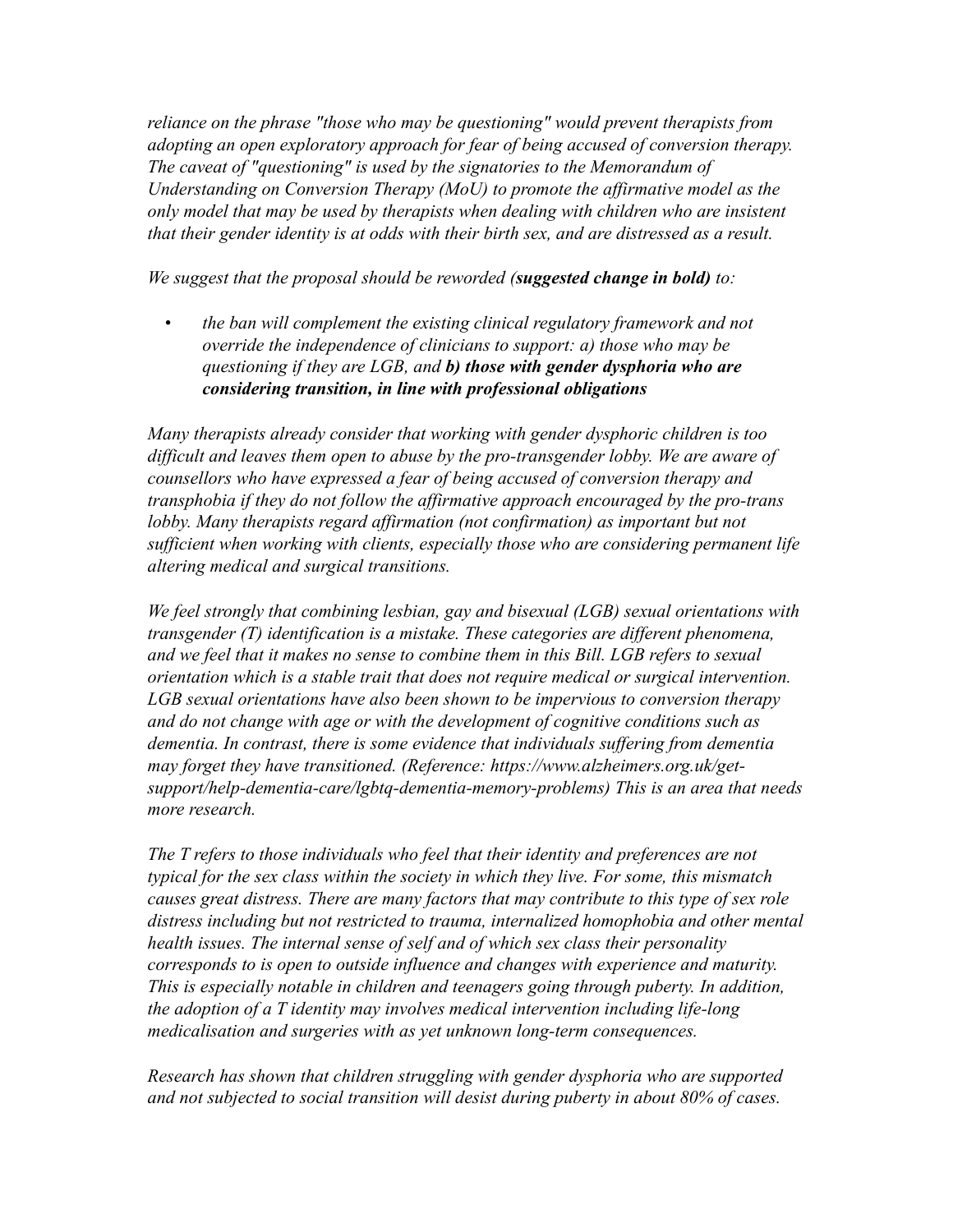*However, children who are allowed to socially transition are more likely to persist in their belief, and their perception of themselves as being of the opposite sex will become stronger. In addition to those seeking to transition, there appears to be an increasing number of those seeking to either desist or to detransition back to their birth sex. Although research is limited in this area, the growth of online platforms such as Reddit and the sub-Reddit platforms (23,000 on the sub-Reddit detransitioner platform alone) shows that many people are looking for support. Desistors and detransitioners are also making video blogs (vlogs) showing their experience of medical, psychological and physical harm leading to regret. Some of these stories are chilling. There is also a clear call from desistors and detransitioners for more exploratory or nonaffirmative approaches to be made available.*

*A booklet has been written by the detransition support group 'Post Trans'. The following quotes have been taken from this booklet which can be found here: [https://post](https://post-trans.com/Detransition-Booklet)[trans.com/Detransition-Booklet](https://post-trans.com/Detransition-Booklet)*

*'I wish I had had more mental health support and therapy, and that I had been asked gently searching questions about why I felt and believed certain things, not with any negative intent to make me "not trans", but with a positive intent for us both to make sure I wanted to alter my body and social role for healthy reasons.' Female detransitioner, 39*

*'I'm so tired of therapists encouraging me to retransition or saying that I must've been bullied into detransition. That's all wrong. I transitioned to escape my reality as a woman and an abuse survivor. People in the psychological field need to acknowledge that and realise that siding with the most progressive affirmative take is actually super damaging.' Female detransitioner, 30* 

*Vandenbussche (2021) found similar results in terms of detransitioners. The feeling is that they have been let down by the mental health field neglecting to explore underlying reasons for their distress. The neglect may arise from a commitment to an overt affirmative approach and the consequent view of exploratory therapy as a form of conversion therapy. The following quotes are from the Vandenbussche, E (2021) Detransition-related needs and support: A cross-sectional online survey. Journal of Homosexuality. https://doi.org/10.1111/1468-5922.12641* 

*"It is very hard to find a therapist who won't tell you it's 'internalized transphobia' or that dealing with dysphoria in other ways is 'conversion therapy'."*

*"I was doubtful that transition would help my dysphoria before beginning and was assured by multiple professionals that transition was The Solution and proven to work for everyone with dysphoria. A 'gender specialist' therapist flat-out told me that transitioning was the only method of reducing dysphoria that worked when I expressed my desperation for an alternate solution."*

*The proposals state "Whilst the exact prevalence of conversion therapy is challenging to establish, it is the view of the government that one incident of conversion therapy is one*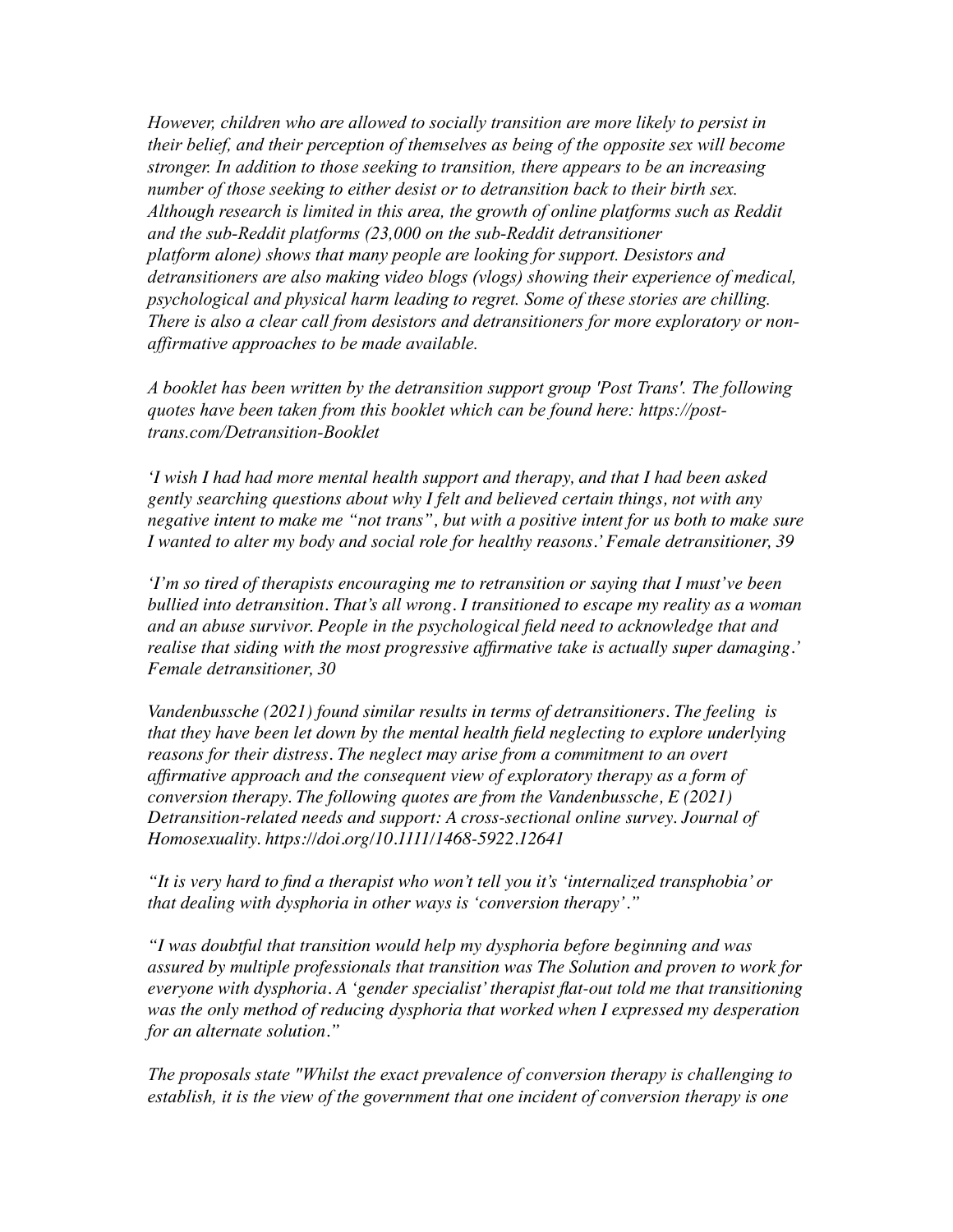*too many". Our hope is that it is also the government's view that one damaged detransitioner, who has been encouraged by clinicians, lobby groups and the wider culture to subject themselves to medical and surgical transition is also considered one too many.*

*The Royal Australian and New Zealand College of Psychiatrists have issued new guidance including the following points:*

*"Comprehensive assessment is crucial. Assessment and treatment should be evidenceinformed, fully explore the patient's gender identity, the context in which this has arisen, other features of mental illness and a thorough assessment of personal and family history. This should lead to a formulation. The assessment will be always responsive to and supportive of the person's needs.*

*Gender Dysphoria is an emerging field of research and, at present, there is a paucity of evidence. Better evidence in relation to outcomes, especially for children and adolescents is required."*

*The National Association of Practising Psychiatrists (NAPP) based in Australia has published similar guidance:*

*"Individualised psychosocial interventions (e.g., psychoeducation, individual therapy, school-home liaison, family therapy) should be first-line treatments for young people with gender dysphoria/incongruence. Exploratory psychotherapy should be offered to all gender-questioning young people to identify the many potential sources of distress in their lives in addition to their gender concerns. Clinicians can apply a range of psychological interventions (e.g., supportive psychotherapy, CBT, dynamic psychotherapy, and family therapy) to assist the young person clarify and resolve these contributory factors. Such approaches are consistent with established principles of comprehensive, systemic youth health care. They should be undertaken before experimental puberty-blocking drugs and other medical interventions (e.g., cross-sex hormones, sex reassignment surgery) are considered."*

*We feel that the proposals are rushed and that it would be beneficial for the GEO to wait for the Cass Review to report before moving ahead. This is especially so as treatment for gender dysphoria is a rapidly evolving area of medicine and psychotherapy with profound implications. We feel it is unwise for the government to define transgenderism in policy and law as being equivalent to sexual orientation and prevent any approach that involves questioning by therapists.* 

*The proposals need to make a clear distinction between therapy to help children and vulnerable adults suffering from gender dysphoria and conversion therapy. Being helped to live with your body must be explicitly excluded from any definition of conversion therapy.*

*The proposals need to acknowledge that therapy can be a complex process. It is a subtle,*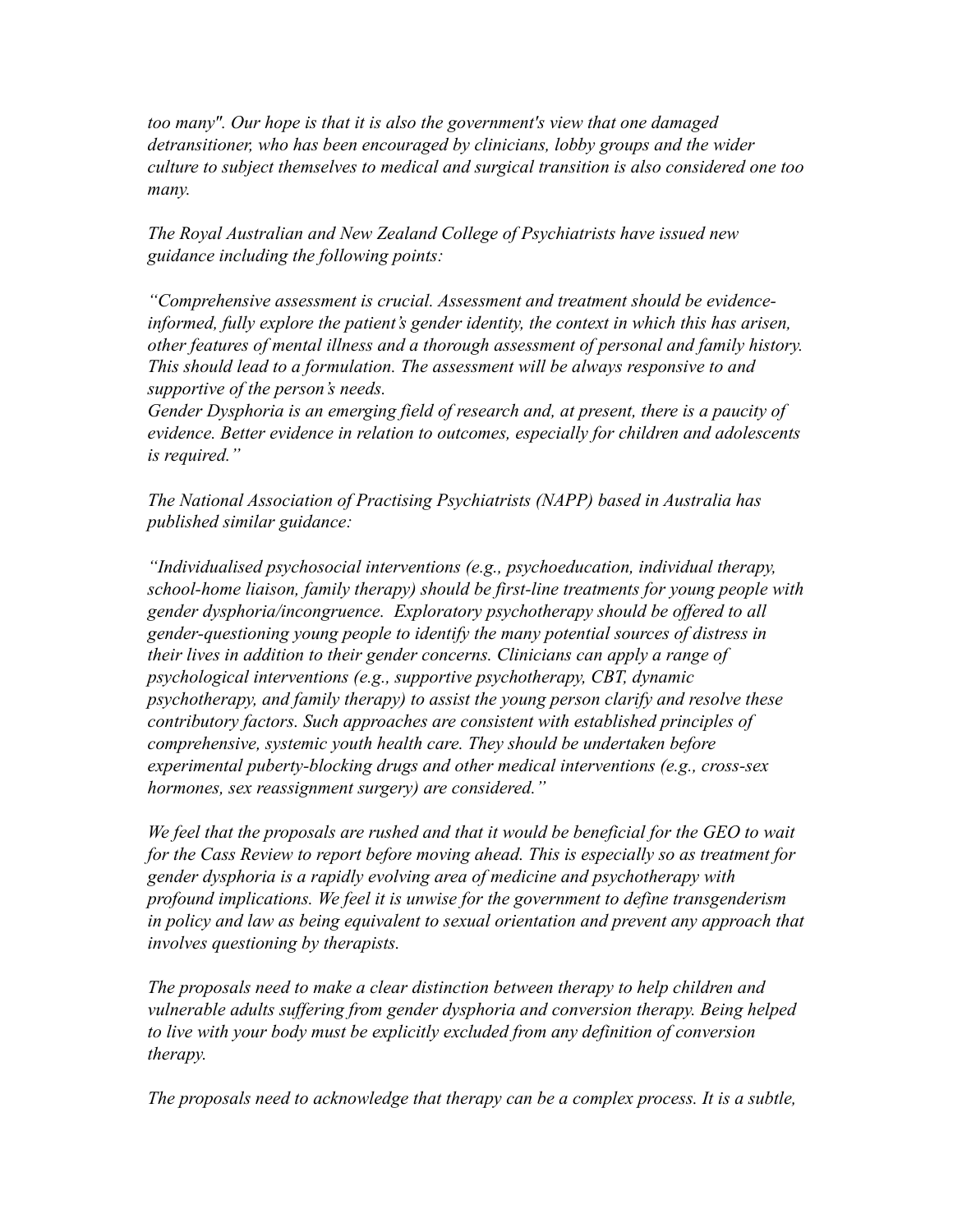*informed, thoughtful conversation acknowledging the unconscious.* 

*For more peer reviewed research into this area, please go to: https:// www.statsforgender.org/ This is a website run by Genspect.*

*There is a wealth of peer reviewed articles in reputable publications available from this website providing much valuable information.*

*In addition to the specific areas relating to affirmation and exploratory therapy mentioned above, we also consider that the following area needs further consideration:*

*• Pressure placed on same-sex attracted individuals to take sexual partners of the opposite sex who identify as trans individuals. Promoting gender identity instead of sex has led to accusations by lesbians of being told they are transphobic because they are not attracted to trans women with male genitalia. Being pressured into having sex with a man identifying as a woman is very close to a modern version of corrective rape. Stonewall has redefined a homosexual as someone who is same gender attracted, not same sex attracted. This redefinition legitimises manipulation, bullying and coercion of same sex attracted people into heterosexual situations. Any definition within the Bill must make sure that homosexual means same sex attracted and resist any attempts to promote gender identity over physical sex.*

# **Restricting the promotion of conversion therapy**

The Government considers that Ofcom's Broadcasting Code already provides measures against the broadcast and promotion of conversion therapy. How far do you agree or disagree with this?

### *Neither agree nor disagree*

Why do you think this? Please explain the reasons for your answer*:*

*We consider that the proposals do not explain:*

- *how the law will distinguish between promotion and explanation or description of conversion therapy;*
- *what constitutes conversion therapy e.g. will a programme looking at the serious side effects of life-long hormones and reassignment surgery (endocrine imbalance, infection, poor cosmetic outcome, uterine atrophy, lower bone mass) be considered a form of conversion therapy?If so, would such a programme be banned?*

*We also feel that the proposals need to look at the totality of programming, not at individual programmes as such. Our concern is that programmes that celebrate trans*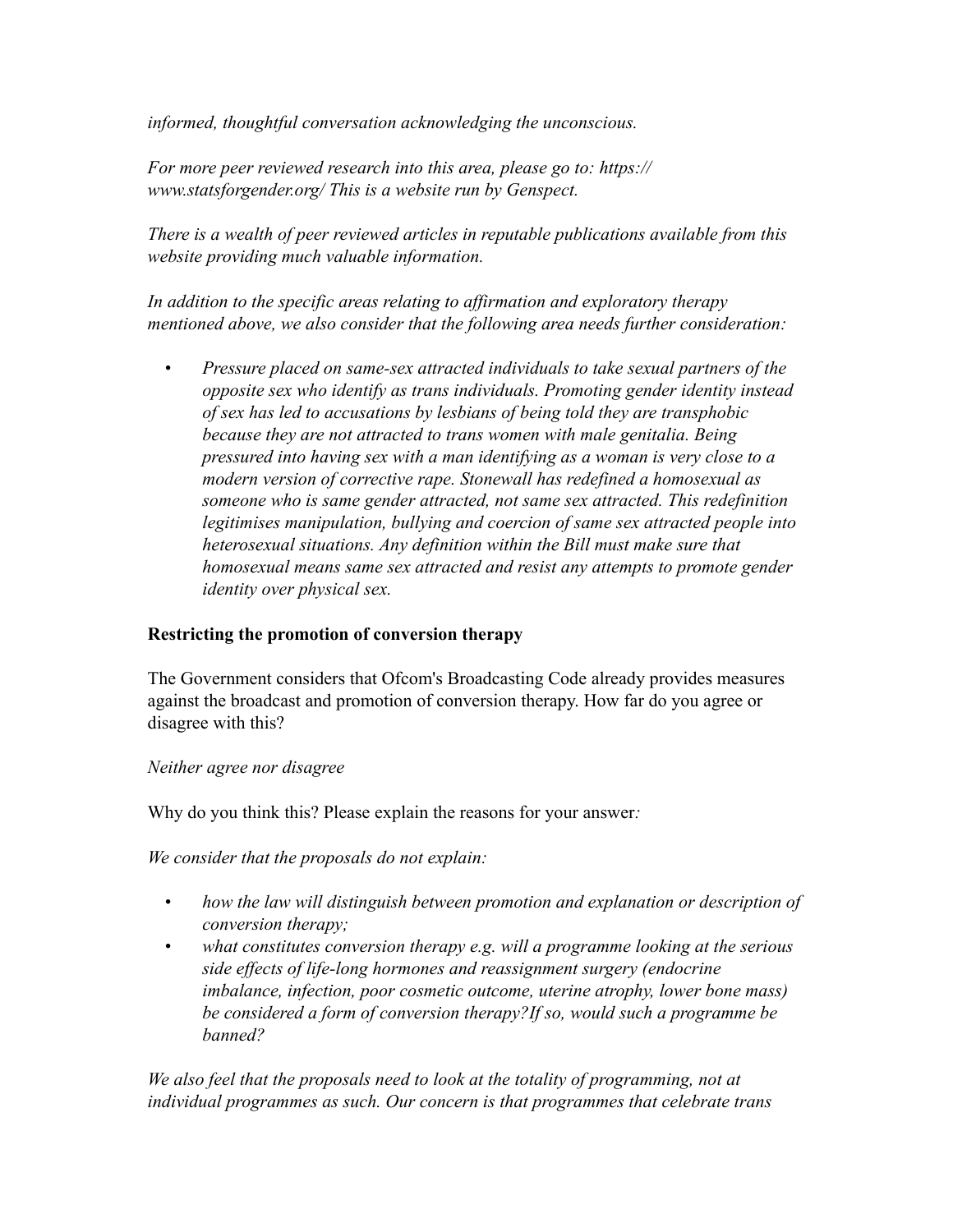*identities and trans lifestyles without any mention of long term health and mental health issues are promoting a potentially damaging treatment and should themselves be considered a form of conversion therapy.*

Do you know of any examples of broadcasting that you consider to be endorsing or promoting conversion therapy?

*No*

If yes, can you tell us what these examples are?

The Government considers that the existing codes set out by the Advertising Standards Authority and the Committees of Advertising Practice already prohibits the advertisement of conversion therapy. How far do you agree or disagree with this?

# *Somewhat agree*

Do you know of any examples of advertisements that yo consider to be endorsing or promoting conversion therapy?

*No*

If yes, can you tell us what these examples are?

# **Protecting people from conversion therapy overseas**

The consultation document describes proposals to introduce conversion therapy protection orders to tackle a gap in provision for victims of the practice. To what extent do you agree or disagree that there is a gap in provision for victims of conversion therapy?

To what extent do you agree or disagree with our proposals for addressing this gap we have identified?

# *Somewhat agree*

Why do you think this? Please provide the reasons for your answer:

# **Ensuring charities do not support conversion therapy**

Charity trustees are the people who are responsible for governing a charity and directing how it is managed and run. The consultation document describes proposals whereby anyone found guilty of carrying out conversion therapy will have the case against them for being disqualified from serving as a trustee at any charity strengthened. To what extent do you agree or disagree with this proposal?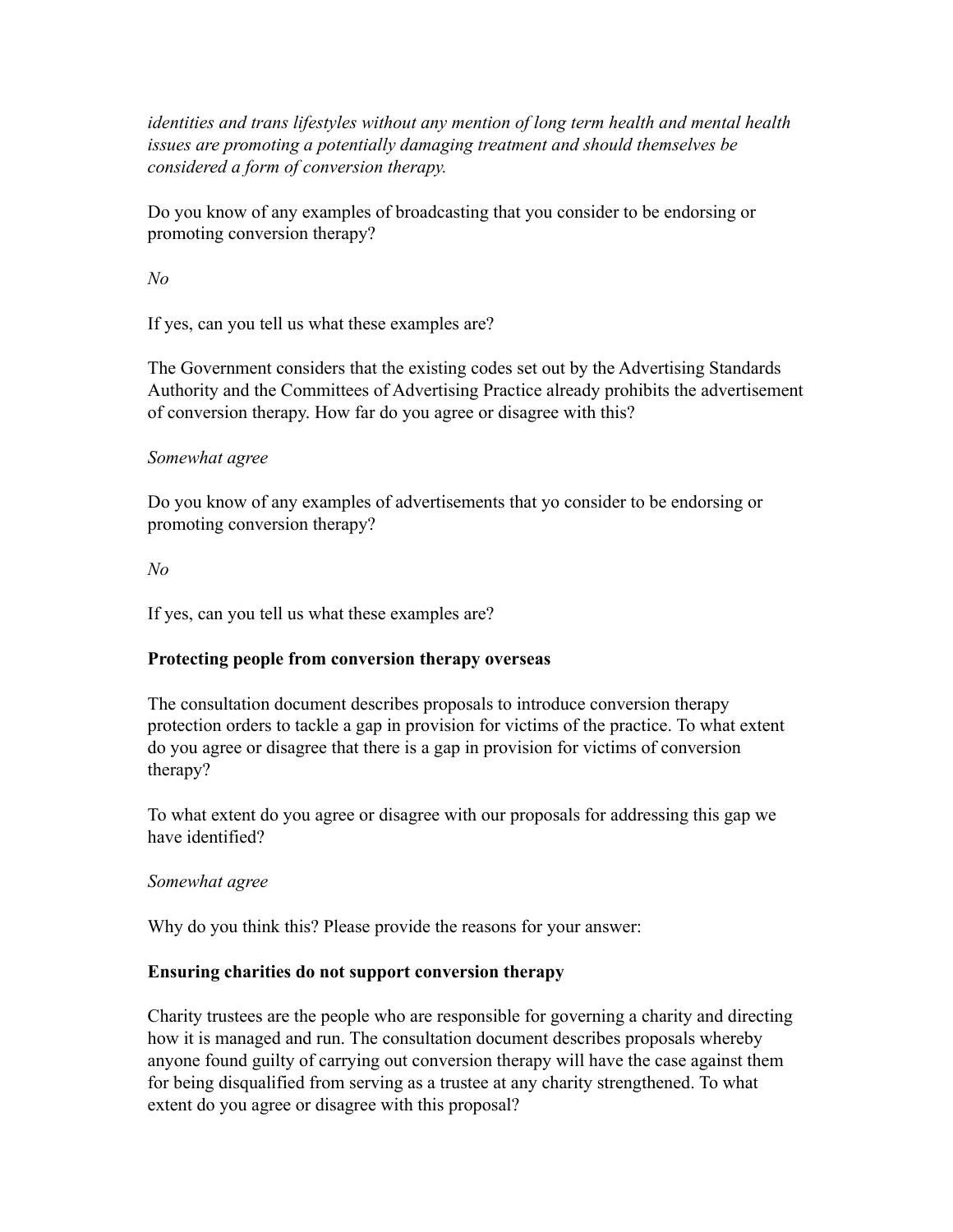#### *Strongly agree*

Why do you think this? Please explain the reasons for your answer:

*We consider that some charities such as Stonewall and Mermaids, overstep their remit to campaign for trans rights and actively promote a trans lifestyle without consideration of the potential harms. That they actively work to prevent exploratory therapy and advocate for an affirmative only model of care that encourages children and vulnerable adults down the transition pathway. We consider this to be a form of conversion therapy.*

*This is evidenced by the increasing number of desistors and detransitioners i.e. individuals who have either partially or fully transitioned and who are now attempting to move back to their original birth sex. Whilst the rate of transition regret is poorly researched, in part because of active opposition to funding such research, and the appalling non-existence of a properly conducted follow-up of those undergoing transition, the existence of approximately 23,000 detransitioners and their supporters on a sub-Reddit account makes for sobering consideration.* 

*For more peer reviewed research into detransition and desistance, go to https:// www.statsforgender.org/*

#### **Recognition by authorities of conversion therapy as a problem**

To what extent do you agree or disagree that the following organisations are providing adequate protection against people who might already be carrying out conversion therapy?

*Neither agree nor disagree*

Police;

Crown Prosecution Service;

Other statutory service. Why do you think this? Please explain the reasons for your answer:

*We are an organisation concerned with preserving the therapeutic space. We do not have any knowledge of the policies and actions that the Police, the CPS or any other statutory service are taking.*

To what extent do you agree or disagree that the following organisations are providing adequate support for victims of conversion therapy?